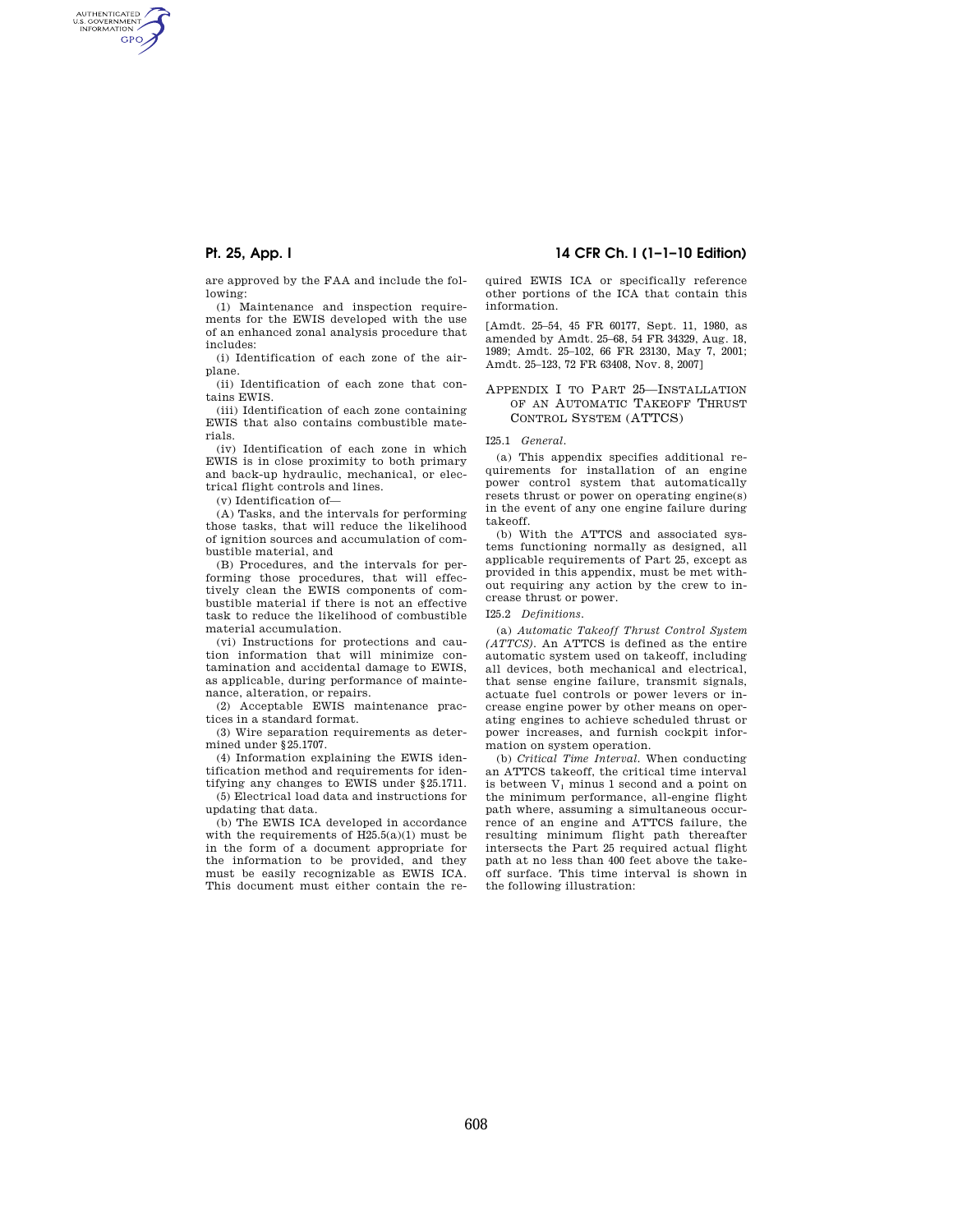



I25.3 *Performance and System Reliability Requirements.* 

The applicant must comply with the performance and ATTCS reliability requirements as follows:

(a) An ATTCS failure or a combination of failures in the ATTCS during the critical time interval:

(1) Shall not prevent the insertion of the *maximum approved takeoff* thrust or power, or must be shown to be an improbable event.

(2) Shall not result in a significant loss or reduction in thrust or power, or must be shown to be an extremely improbable event.

(b) The concurrent existence of an ATTCS failure and an engine failure during the critical time interval must be shown to be extremely improbable.

(c) All applicable performance requirements of Part 25 must be met with an engine failure occurring at the most critical point

during takeoff with the ATTCS system functioning.

# I25.4 *Thrust Setting.*

The initial takeoff thrust or power setting on each engine at the beginning of the takeoff roll may not be less than any of the following:

(a) Ninety (90) percent of the thrust or power set by the ATTCS (the maximum takeoff thrust or power approved for the airplane under existing ambient conditions);

(b) That required to permit normal operation of all safety-related systems and equipment dependent upon engine thrust or power lever position; or

(c) That shown to be free of hazardous engine response characteristics when thrust or power is advanced from the initial takeoff thrust or power to the maximum approved takeoff thrust or power.

I25.5 *Powerplant Controls.*